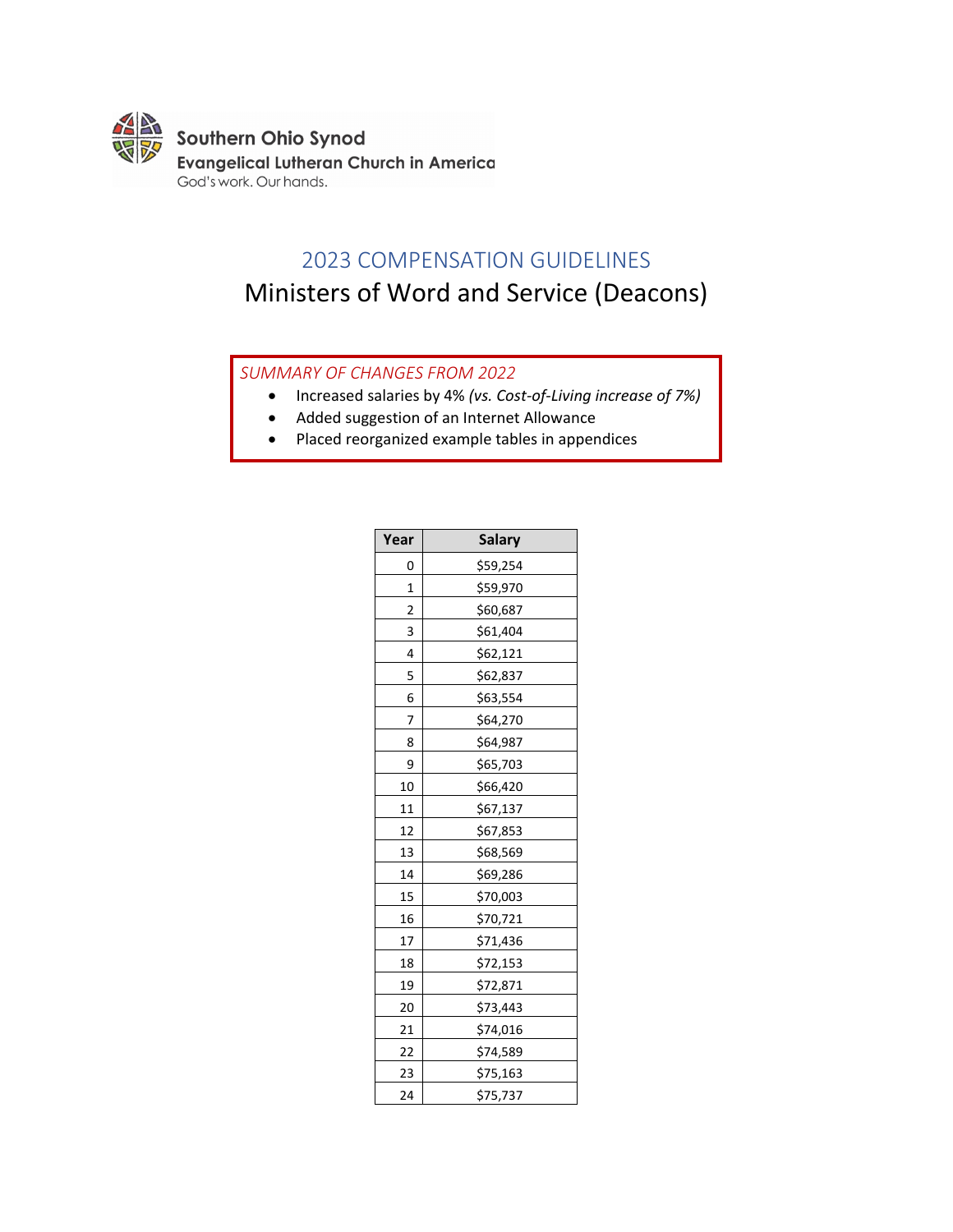| Year           | <b>Salary</b> |  |
|----------------|---------------|--|
| 25             | \$76,310      |  |
| 26             | \$76,740      |  |
| 27             | \$77,170      |  |
| 28             | \$77,601      |  |
| 29<br>\$78,029 |               |  |
| 30             | \$78,459      |  |
| 31             | \$78,890      |  |
| 32             | \$79,321      |  |
| 33             | \$79,750      |  |
| 34             | \$80,179      |  |
| 35             | \$80,611      |  |
| 36             | \$81,040      |  |
| 37             | \$81,469      |  |
| 38             | \$81,900      |  |
| 39             | \$82,330      |  |
| 40             | \$82,760      |  |

TABLE 1 Base Salary for Ministers of Word and Service (Deacons).

### Part 1: FICA and Housing Allowance

### **SOCIAL SECURITY (FICA) COVERAGE AND HOUSING ALLOWANCE**

IRS identifies lay leaders as employees. Congregations are responsible, therefore, to see that the appropriate FICA obligation is met.

The office of the ELCA Secretary advises that deacons, due to the nature of their work and the IRS definition of clergy, are not eligible to receive part of their pay as a housing allowance.

### Part 2: Expenses

### **AUTOMOBILE EXPENSES**

When a deacon is required to use her/his automobile in carrying out his/her ministry and responsibilities, the use of the automobile should be considered a business expense of the congregation. The congregation may negotiate with the deacon to:

- 1. Lease or purchase an automobile for use by the deacon and pay all related expenses; or
- 2. Pay a cents-per-mile reimbursement for actual business miles driven at the current IRS rate when the deacon uses his or her automobile (Check the IRS website at www.irs.gov for the latest business mileage reimbursement rate.); or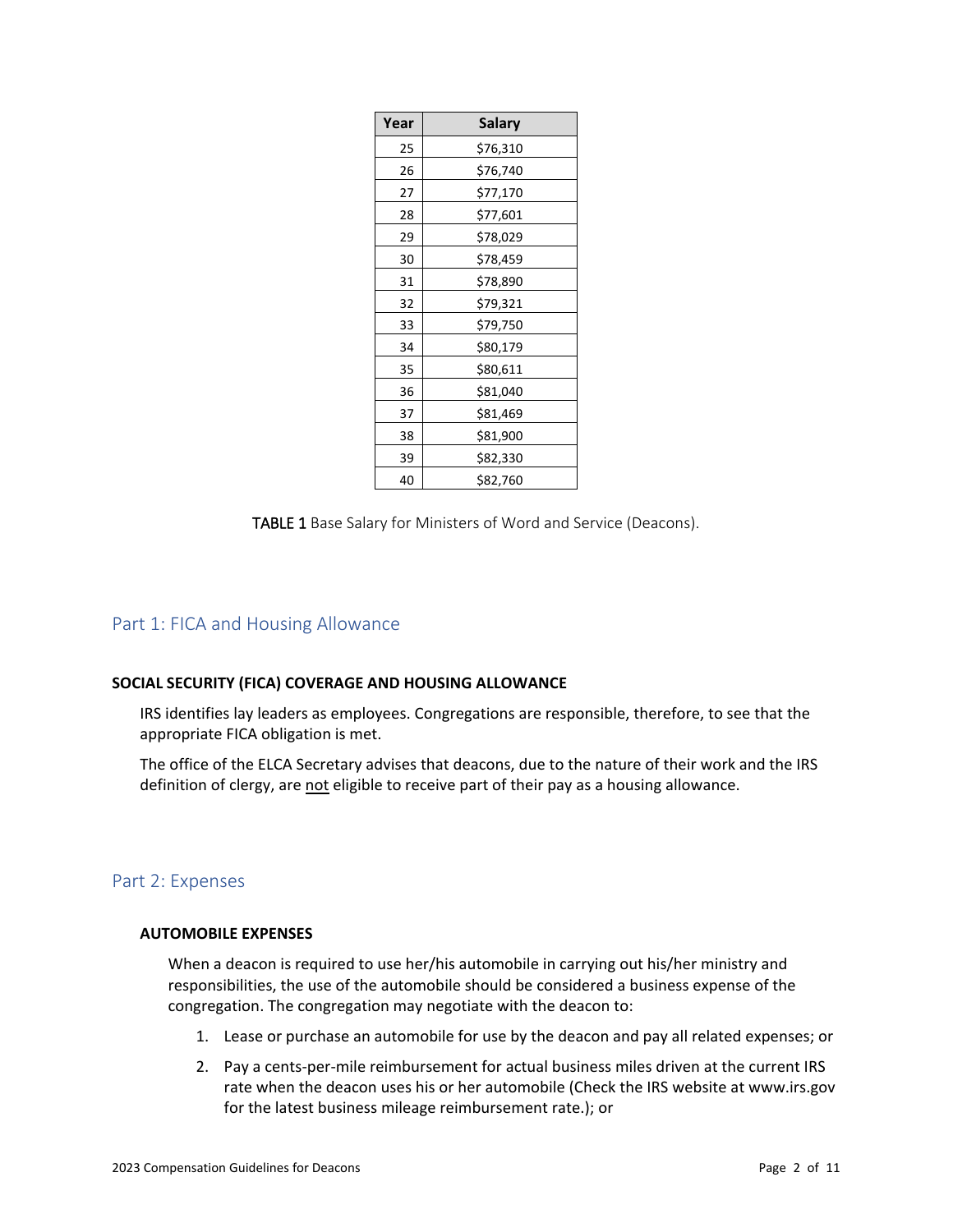3. Pay the deacon a monthly allowance, which is reported to the IRS as taxable income.

### **It is recommended that the congregation budget \$3,000–\$4000 per year as Automotive Expenses/Reimbursement, depending on local conditions.**

### **PROFESSIONAL EXPENSES**

Professional expenses include books, professional journals, magazines, vestments, and other costs that are necessary for the deacon to carry on an effective ministry in the congregation. The congregation may negotiate with the deacon to either:

- 1. Pay all professional expenses as they occur with no maximum; or
- 2. Pay all professional expenses as they occur up to a maximum allowance; or
- 3. Establish an expense allowance paid in equal monthly installments which must be reported as taxable income.

### **It is recommended that the congregation budget \$400 per year as professional expenses.**

Congregations may want to consider increasing professional expense allowances at certain times, such as after a move or during periods of increased continuing education. It shall be understood that purchases are the property of the deacon.

### **CELL PHONE ALLOWANCE**

It is common today that the deacon is reachable by cell phone and that, in fact, much of the phone communication between deacon and the congregation will take place via cell service. As a result, the congregation needs to compensate the deacon for the use of their cell phone plan. The congregation may negotiate with the deacon to either:

- 1. Provide the deacon with a cell phone for church business, or
- 2. Pay the cost of the deacon's adding an additional cell phone for church business, or
- 3. Reimburse the deacon for the use of their personal cell phone.

**It is necessary that the congregation budget \$1200 per year — single line cost of cell service (\$100 per month) — as communication expenses.**

### **SUGGESTED INTERNET ALLOWANCE[1](#page-2-0)**

The Internet is an essential piece for carrying on the ministry of the church. At least a portion of the deacon's Internet costs should be covered by the congregation. It is suggested that the congregation reimburse the deacon monthly for an agreed upon amount.

**It is necessary that the congregation budget basic internet expenses as described above or \$1080 per year.**

 $\overline{a}$ 

<span id="page-2-0"></span> $1$  The 2021 Synod Assembly approved the 2023 Compensation Guidelines pending a cost-of-living increase. Since no other changes are permitted, an Internet Allowance is simply suggested here.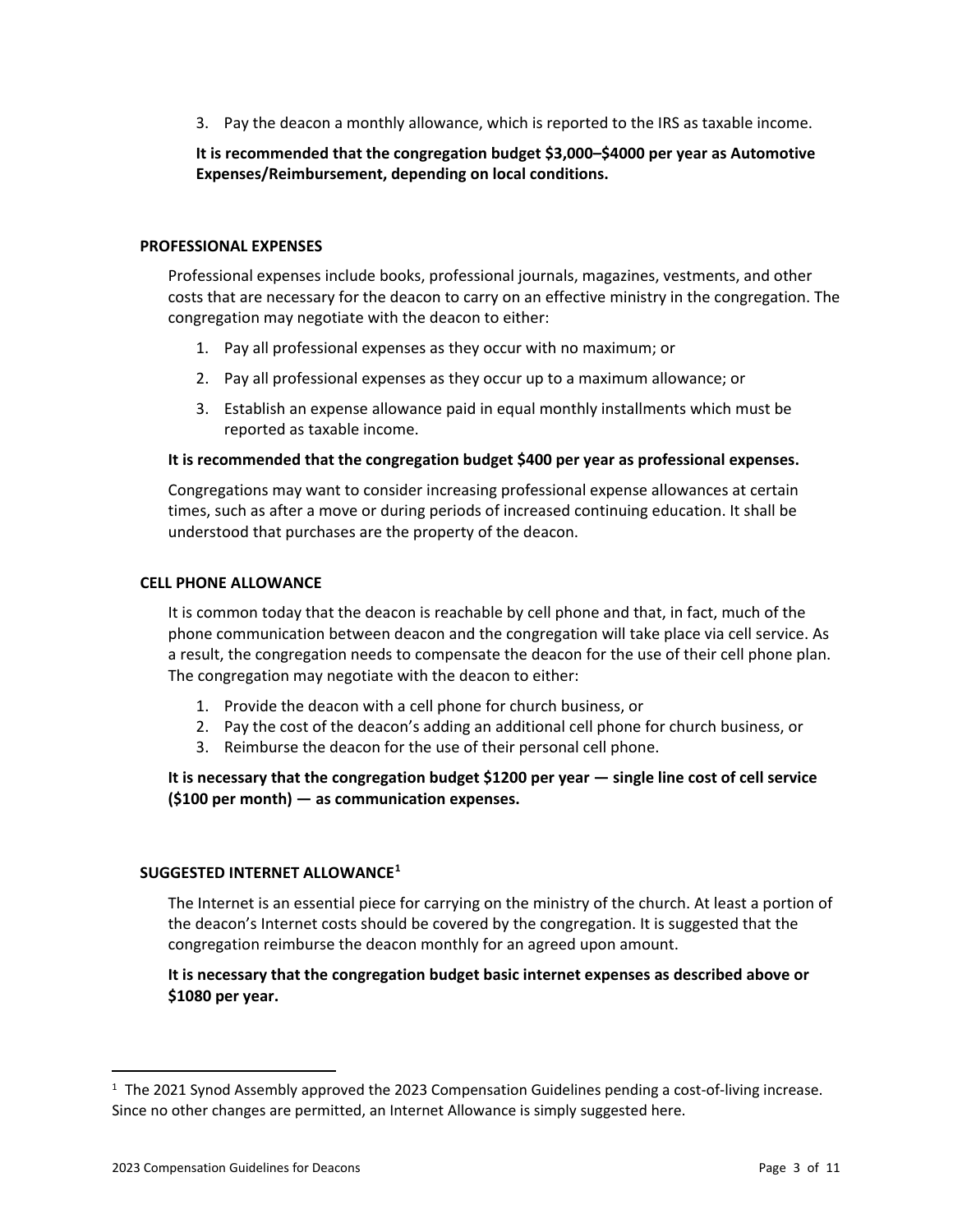### **CONTINUING EDUCATION ALLOWANCE**

Continuing education is an investment in the ministry of our deacons. It is important for deacons to improve or acquire skills, and experience personal and professional growth for a more effective ministry. The ELCA recommends that deacons have a minimum of 50 contact hours of continuing education per year.<sup>[2](#page-3-0)</sup> In addition to vacation, therefore, congregations are encouraged to make available at least two weeks per year (including two Sundays) for deacons to engage in continuing education.

**It is recommended that the congregation budget a minimum of \$1,200 per year** to assist the deacon in meeting the costs of tuition, books, supplies, travel and living expenses while on educational leave, as well as continue the deacon's regular compensation.

Continuing education time and allocated funds accrue to an individual deacon in relation to a call in a particular congregation. When a deacon leaves that specific call, accrued continuing education time and funds are forfeited. Additionally, continuing education time and funds may not be transferred to a deacon who replaces a deacon in a place where such time has accrued.

### Part 3: Benefits

### **PENSION, HEALTH, SURVIVOR AND DISABILITY BENEFITS**

Congregations shall sponsor the deacon in the Pension and Other Benefits Program of the ELCA, Portico Benefit Services, which provides retirement, disability, survivor, and medical-dental coverage. Sponsorship will include medical-coverage for the deacon's spouse and children unless they have other employer-provided group medical insurance coverage and the deacon consents to waiving medical-dental coverage for them under the ELCA program.

Portico currently offers a range of plans to best match the deacon's healthcare needs. Some plans offer a healthcare spending account that allows both the deacon and the congregation to set aside money the deacon can spend on any medical expenses. Whichever plan the deacon believes is best fit to the deacon's family, **the congregation should budget for Portico's GOLD level coverage, regardless of which plan the deacon chooses.**

As deacons and their covered spouses age they will eventually enter Medicare. Before this happens, the congregation is strongly urged to contact Portico Benefit Services and negotiate a plan for both deacon and family to be properly covered, including Medicare gap coverage.

Portico Benefit Services adjusts contribution rates annually based on current economic and regional realities. The board sends a letter to each congregation in mid-August that delineates the figures for the next year. The most current contribution rates may be also acquired by visiting the Portico Benefit Services web site and following the instructions for its easy-to-use contribution rate calculator at [http://www.porticobenefits.org.](http://www.porticobenefits.org/) Portico Benefit Services is happy to answer questions about their benefits programs. Call them at their Service Center at 1-800- 352-2876 or 1-612-333-7651.

 $\overline{a}$ 

<span id="page-3-0"></span><sup>&</sup>lt;sup>2</sup> 1997 Churchwide Assembly minutes, p 171.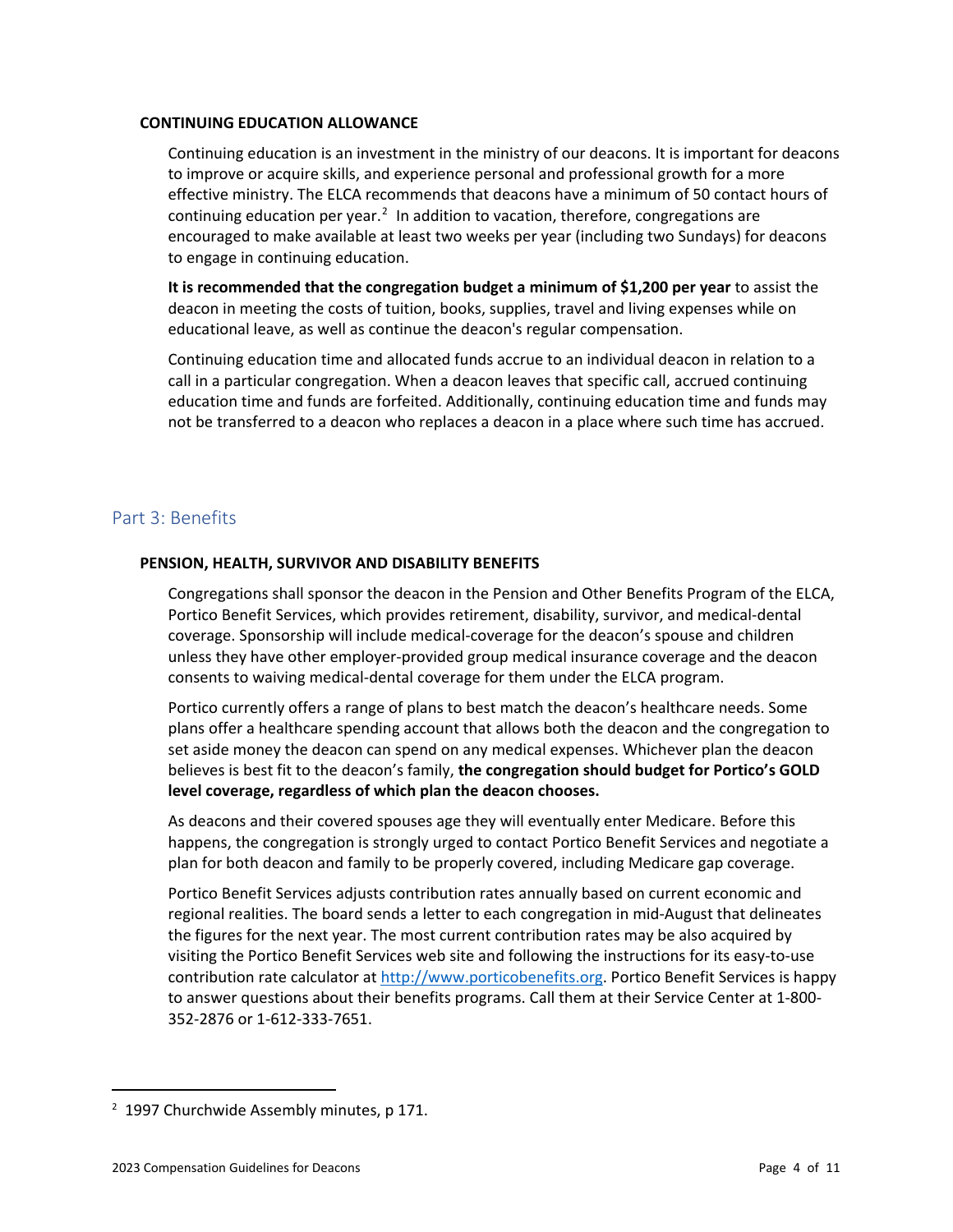### Part 4: Other Considerations

### **ADDITIONAL SALARY CONSIDERATIONS**

Our congregations come in many sizes, yet these guidelines use years of service as the prime factor of setting the salary of the deacon. This is so because different size congregations require different **skill sets**, though these skill sets overlap to a certain degree. A larger congregation or one that finds itself financially well blessed might well afford to pay its deacons a higher salary than proposed in this document and can add an additional amount to salary to line 4 in Table 3. Such a congregation is urged prayerfully to do exactly that.

When a **vacancy** occurs in a staff ministry the remaining rostered ministers are naturally asked to shoulder extra duties and work extra hours to sustain the ministry of the congregation. At such time a bonus for extra work is appropriate and needs to be added to the remaining rostered ministers' salaries for the duration of the vacancy.

### **Deacons Covering Word and Sacrament Duties.**

When the congregation asks and the Bishop authorizes a deacon to take on the regular duties of a congregational pastor, including presiding over all sacraments, the deacon should be compensated according to the guidelines for **Ministers of Word and Sacrament (Pastors), Housing Allowance Provided.**

### **SUPPORTING ROSTERED MINISTERS' HEALTH AND WELLBEING**

The church recognizes that its rostered ministers are gifts from God and, like all such gifts, require careful stewardship. Such care is the responsibility of every expression of the church. This section discusses the ways in which the congregation cares for its rostered ministers and promotes the careful stewardship of their energies and gifts. Such careful stewardship is intentional care not only of the rostered minister, but also of the congregation and the larger church. People grow best in their discipleship in healthy congregations and are best served by healthy leaders.

### **HEALTHY LEADERS: Resilient Leaders Shape Healthy Faith Communities**

Healthy, resilient leaders shape healthy, resilient faith communities. Congregation members and organizations are called upon to provide their leaders with sustainable livelihoods as well as time to tend their well-being.

• The ELCA has long advocated for a careful stewardship of our rostered ministers' health and wholeness. As stated on the ELCA website regarding health and wellness:

*Physical and mental health is an essential component of a Christian vocation and is God's intention for every human being. It is vital to our well-being and helps strengthen relationships and enhance our Christian service in our communities and world. Promoting good health is our shared endeavor with God, just as caring for our neighbor's health is an expression of Christian love and service.*

• Many rostered ministers suffer from stress, being overweight, high blood pressure and/or high cholesterol, much of which stems from their vocational responsibilities.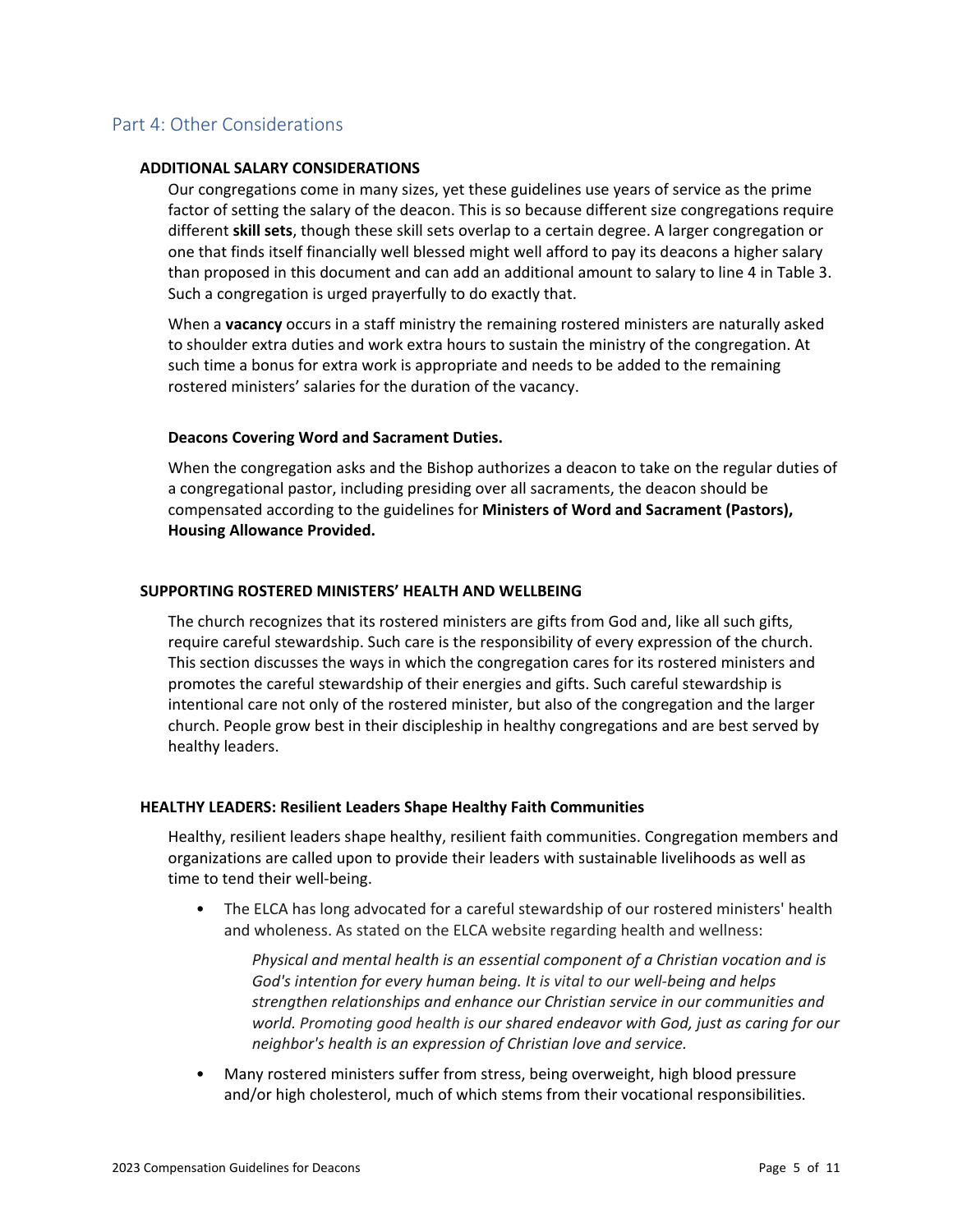These unhealthy conditions not only reduce their effectiveness and quality of life, but also contribute directly to the rising cost of the congregation's cost for healthcare benefits.

- To ensure healthy ministers and to help control rising insurance costs, rostered ministers are encouraged to participate in Portico's annual wellness program.
- Rostered ministers and congregations are encouraged to work together to identify methods of safeguarding and improving the physical, emotional, social, intellectual, vocational, and spiritual health and well-being of their rostered ministers.
- Such a discussion should define specific and mutually beneficial practices that respect a rostered minister's personal time, establish reasonable work schedules, and encourage a healthy lifestyle.
- Additionally, congregations are encouraged to promote self-care to ensure healthy congregations and healthy leaders.

### **WORK WEEK**

It often seems that the work of ministry is "never done" and that there are never enough hours in the week. However, rostered ministers, like anyone else, need time off from work to replenish and re-energize.

- Rostered ministers should have two full days off per week. These days off should be granted and encouraged to be free from ministry-related responsibilities.
- For the well-being of the rostered minister and health of the congregation, rostered ministers should not schedule work that exceed 50 hours in a single work week.
- The rostered minister's schedule (days/hours) may be negotiated as necessary.

### **HOLIDAYS**

The responsibilities of rostered ministers often means that they are unable to take advantage of the three-day weekends and other holidays, such as Christmas and Easter, that most other people are able to observe.

- It is recommended, therefore, that the nine to eleven holidays observed by the general public, plus three floating personal days, should be designated as observed holidays by the congregation.
- Considerations should then be given, and rostered ministers should be encouraged, to take these days off at another time during the week whenever they cannot be observed because of deacon responsibilities.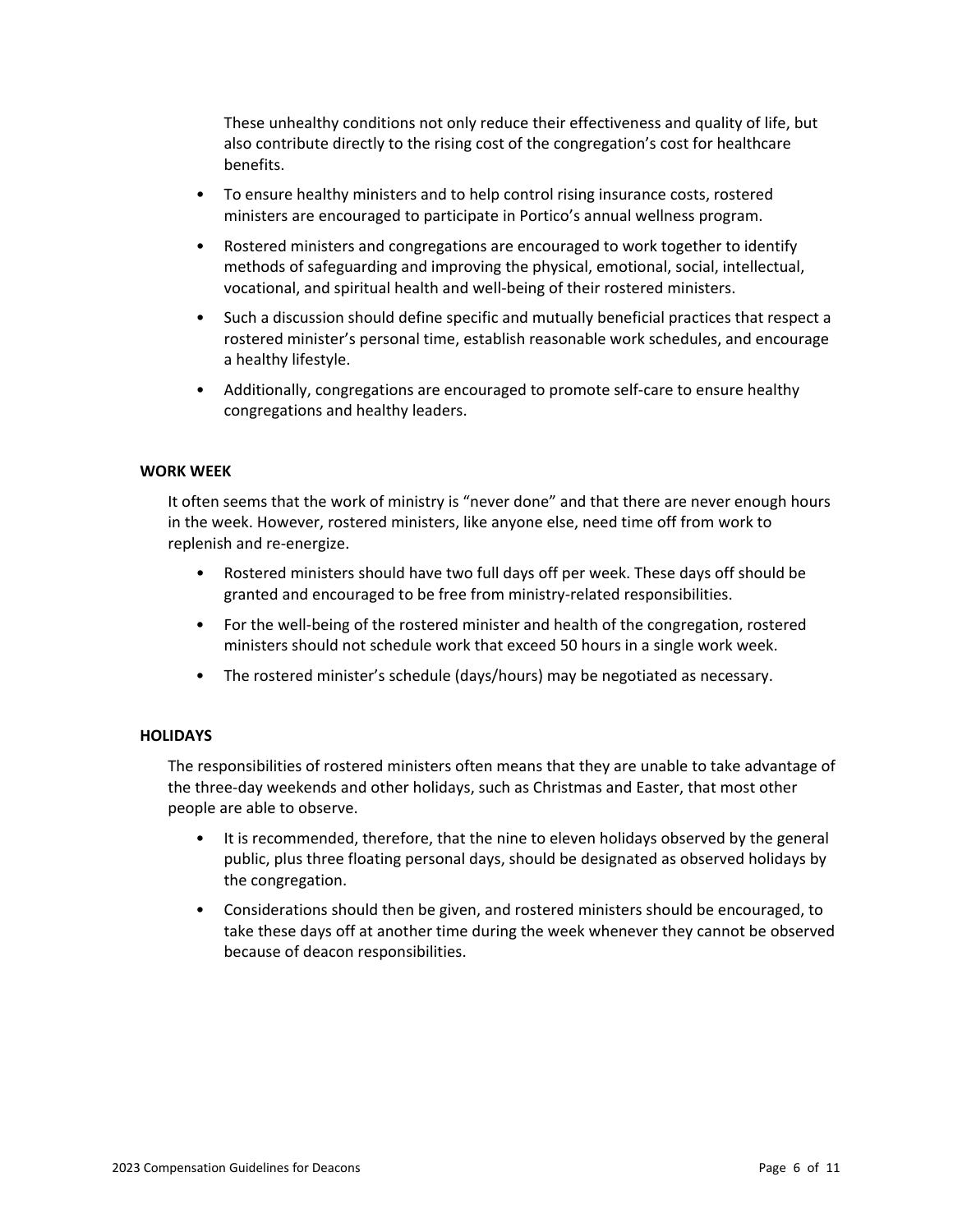### **VACATION**

- A minimum of four weeks of paid vacation (including four Sundays) per year is recommended.
- Additional vacation time may be considered and negotiated between the rostered minister and their congregation.

### **PERSONAL LEAVE FOR FAITH AND SABBATICAL LEAVE**

Personal Leave for Faith or Sabbatical Leave may be offered by the Congregation for all rostered ministers.

- For rostered ministers serving in the Southern Ohio Synod please see the Personal Leave for Faith document<sup>[3](#page-6-0)</sup> for guidance in planning for this special time away for faith renewal.
- Personal Leave for Faith for the purpose of faith renewal is designed to offer means for planning for time away for faith renewal in congregations that do not have Sabbatical Leave policies or for whom extended leave may not be feasible.
- Personal Leave for Faith is as a means for faith renewal and does not override any Sabbatical leave policies a congregation may already have in place.
- Some congregations offer guidelines for Sabbatical Leave for rostered ministers. This time away is to be negotiated and planned in these congregations between the councils and the rostered ministers.

### **HEALTH AND FAMILY LEAVE**

Rostered ministers shall be provided with six workweeks (additional time may be negotiated) of paid leave, per year, with full salary and benefits for any of the following reasons:

- For the birth of a child and to care for the newborn child,
- For the adoption of a child and to care for the newly adopted child,
- For the care of an immediate family member with a serious health condition, and
- For a personal serious health condition in which the rostered minister is unable to work,
- For bereavement Leave to grieve and heal from the loss of a family member. Because self-care is essential for rostered ministers to maintain their personal and professional health, it is recommended that rostered ministers take one week to ten days, per incident.

 $\overline{a}$ 

<span id="page-6-0"></span><sup>&</sup>lt;sup>3</sup> [https://southernohiosynod.org/wp-content/uploads/2021/06/personal-leave-of-faith-approved-by-synod](https://southernohiosynod.org/wp-content/uploads/2021/06/personal-leave-of-faith-approved-by-synod-council-2017.pdf)[council-2017.pdf](https://southernohiosynod.org/wp-content/uploads/2021/06/personal-leave-of-faith-approved-by-synod-council-2017.pdf)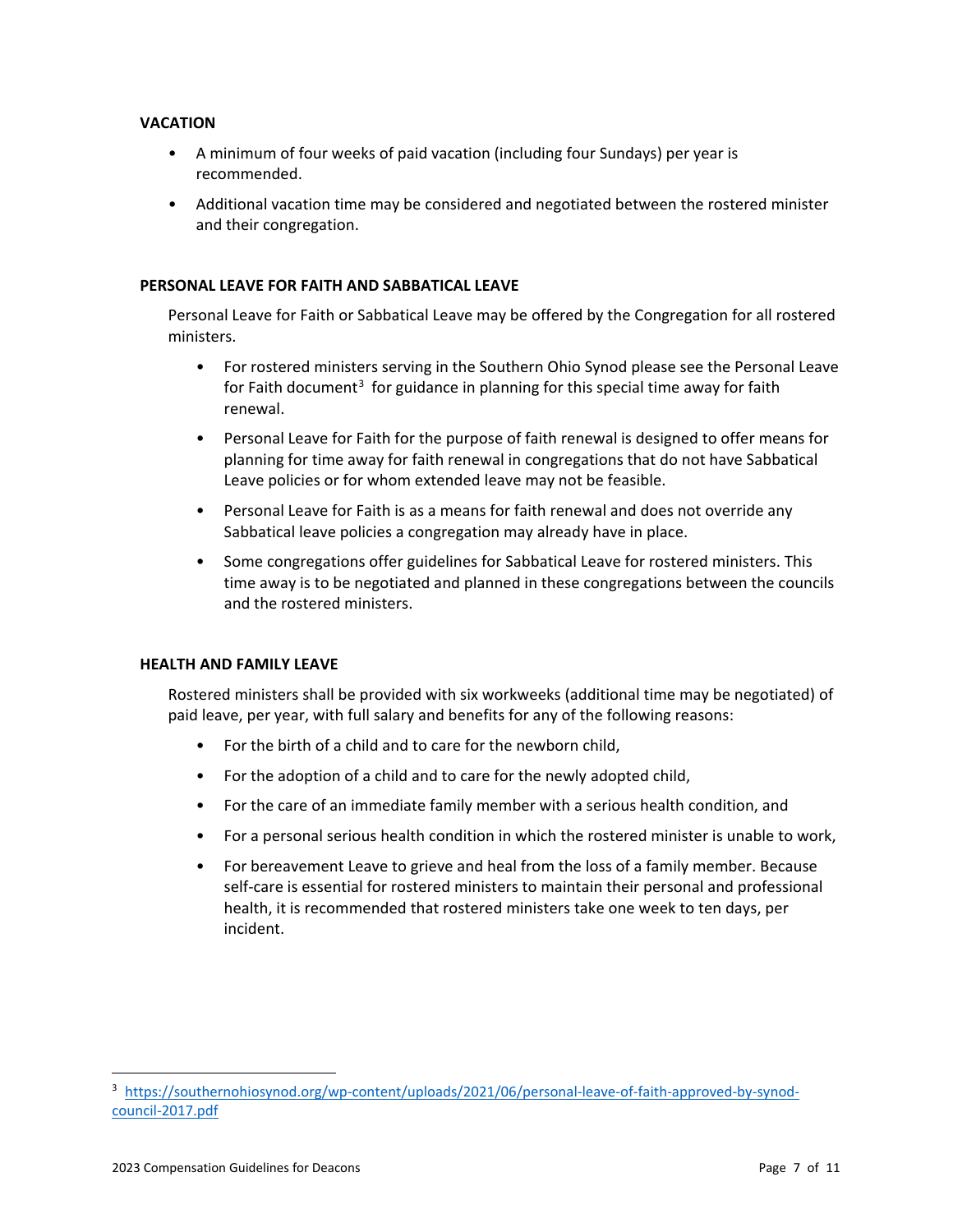### **CHURCHWIDE AND OTHER COMMITMENTS**

It is important to remember that rostered ministers are called by and to the whole church for service in both the church and in the world; this is the connectional nature of our church, serving together.

- Rostered ministers may be called to serve in ways that take them beyond the congregation.
- Examples may include church-related activities such as serving as a Bible study leader or chaplain at a church camp, or on a synodical or ELCA committee or task force.
- In any case, this "extended ministry" should be carefully and prayerfully considered with the congregation council so that these duties do not disrupt the care for the congregation.
- This time should be regarded as an extension of the congregation's ministry and should not be considered as vacation time.
- Additional responsibilities outside the congregation (which may include National Guard/Reserve duty or a teaching assignment at a college or seminary) are not seen as an extension of the congregational ministry, but a personal responsibility of the rostered minister.
- These responsibilities are often not negotiable in time and scope. The rostered minister and the ministry setting will need to address these in a case-by-case basis to ensure that leadership and pastoral care coverage is available during these times.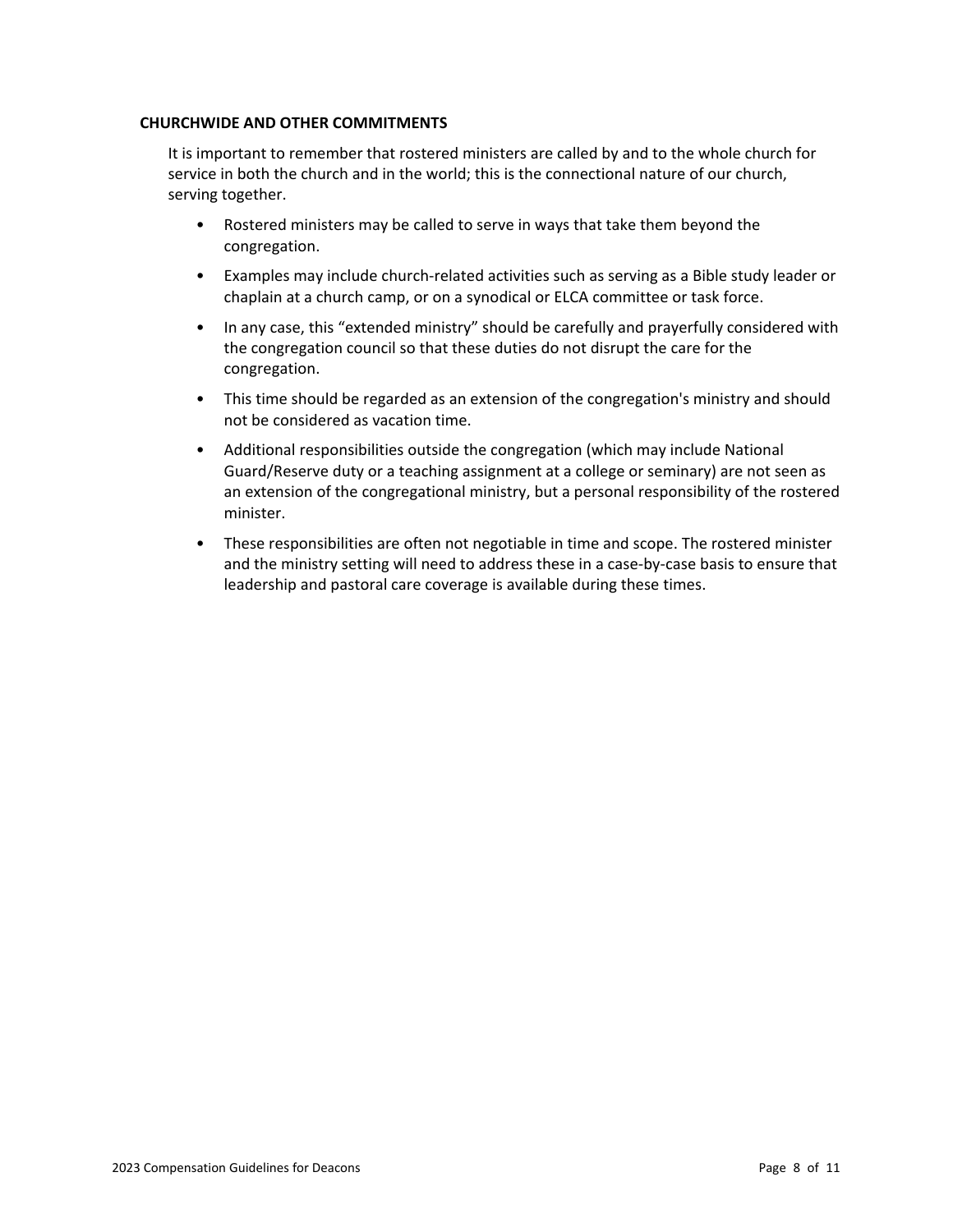## Appendix A SIMPLE EXAMPLE

As an example, let us consider a congregation that is calculating the salary and cost of the ministry of a deacon who has been serving for 12 years, and who has a spouse and child. Using the figures in Table 1., they would arrive at the following simple breakdown:

|                              | <b>Negotiated</b><br>Compensation | <b>Compensation Guideline</b> |  |
|------------------------------|-----------------------------------|-------------------------------|--|
| Salary                       | 67,853                            | 67,853                        |  |
| <b>Benefits</b>              |                                   |                               |  |
| <b>Health &amp; Pension</b>  | 37,094                            |                               |  |
| <b>Continuing Education</b>  | 2,000                             | 1,200                         |  |
| <b>Professional Expenses</b> | 400                               | 400                           |  |
| Cell Phone Expense           | 1,200                             | 1,200                         |  |
| Internet Expense             | 1,080                             | 1,080                         |  |
| Automobile Expenses          | 3,000                             | 3,000                         |  |
| <b>Subtotal - Benefits</b>   | 44,774                            |                               |  |
| <b>Total Compensation</b>    | 112.627                           |                               |  |

### **TABLE 2:** A SIMPLE SALARY STATEMENT for a Deacon with 12 years of service

As the congregation begins the discussion with this deacon it might begin looking at this table to consider the financial implications of calling this deacon. After the deacon and congregation have come to agreement on this salary the congregation must remember that it will be responsible for further costs associated with FICA.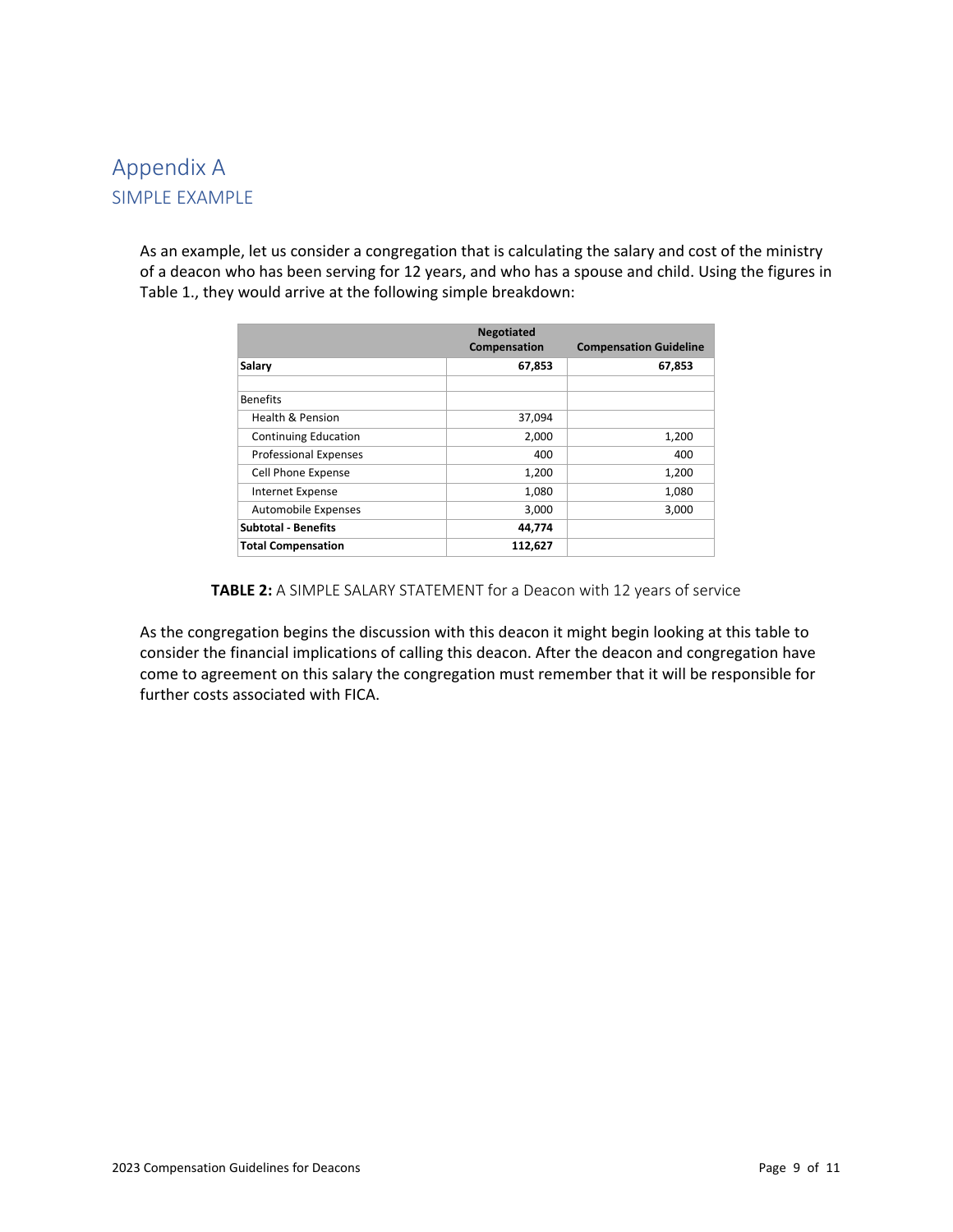# Appendix B DETAILED EXAMPLE

Though the simple example in Appendix A above is sufficient for understanding the total compensation of the deacon, further detail is needed for the **congregation's treasurer**. Below, the compensation is broken down further so the proper filings with the internal Revenue Service can be made and so that the proper contributions to Portico can be calculated.

| Line           | <b>Item</b>                             | <b>Calculations</b> | <b>Negotiated</b><br>Compensation | <b>Guideline</b> | <b>Comment</b>                                             |
|----------------|-----------------------------------------|---------------------|-----------------------------------|------------------|------------------------------------------------------------|
|                | Salary                                  |                     |                                   |                  |                                                            |
| $\mathbf{1}$   | <b>Base Compensation</b>                |                     | 67,853                            | 67,853           | See Table 1, Year 12                                       |
| $\overline{2}$ | Merit Increase                          | $\mathbf 0$         | $\mathbf 0$                       |                  |                                                            |
| 3              | Local Cost of Living Adj                | $\mathbf 0$         | $\mathbf 0$                       |                  |                                                            |
| 4              | <b>Additional Negotiated Salary</b>     | $\mathbf{0}$        | $\mathbf 0$                       |                  |                                                            |
| 5              | <b>Total Salary</b>                     | 67,853              | 67,853                            |                  | Sum: Lines 1 to 4                                          |
|                |                                         |                     |                                   |                  |                                                            |
| 6              | Defined Compensation (for<br>Portico)   |                     | 67,853                            |                  | Copied from Line 5                                         |
| 7              | Compensation from Table 1               |                     | 67,853                            | 67,853           |                                                            |
| 8              | <b>IRS Taxable Compensation</b>         | 67,853              |                                   |                  | Copied from Line 5                                         |
|                |                                         |                     |                                   |                  |                                                            |
|                | <b>Benefits</b>                         |                     |                                   |                  |                                                            |
| 9              | Health & Pension                        | 37,094              |                                   |                  | Recommended: Portico Gold, 10%<br>Retirement, using Line 6 |
| 10             | <b>Continuing Education</b>             | 2,000               |                                   | 1,200            | An additional \$800 provided                               |
| 11             | <b>Professional Expenses</b>            | 400                 |                                   | 400              |                                                            |
| 12             | Cell Phone Expense                      | 1,200               |                                   | 1,200            |                                                            |
| 13             | <b>Internet Expense</b>                 | 1,080               |                                   | 1,080            |                                                            |
| 14             | Automobile Reimbursed                   | 3,000               |                                   | 3,000            |                                                            |
| 15             | <b>Total Benefits</b>                   |                     | 43,974                            |                  |                                                            |
| 16             | <b>Total Compensation</b>               |                     | 112,627                           |                  | Sum: Lines $5 + 15$                                        |
| 17             | FICA (Payroll Tax)                      | 5,191               | 5,191                             |                  | 7.65% of Line 5                                            |
| 18             | <b>Total Cost Including Payroll Tax</b> |                     | 117,818                           |                  | Sum: Lines 16 + 17                                         |

**TABLE 3:** DETAILED SAMPLE CALCULATION for a Deacon with 12 years of service.

As noted above, the payroll tax must be calculated and paid to the Social Security Administration. This cost needs to be considered when determining the total cost of the call to the congregation.